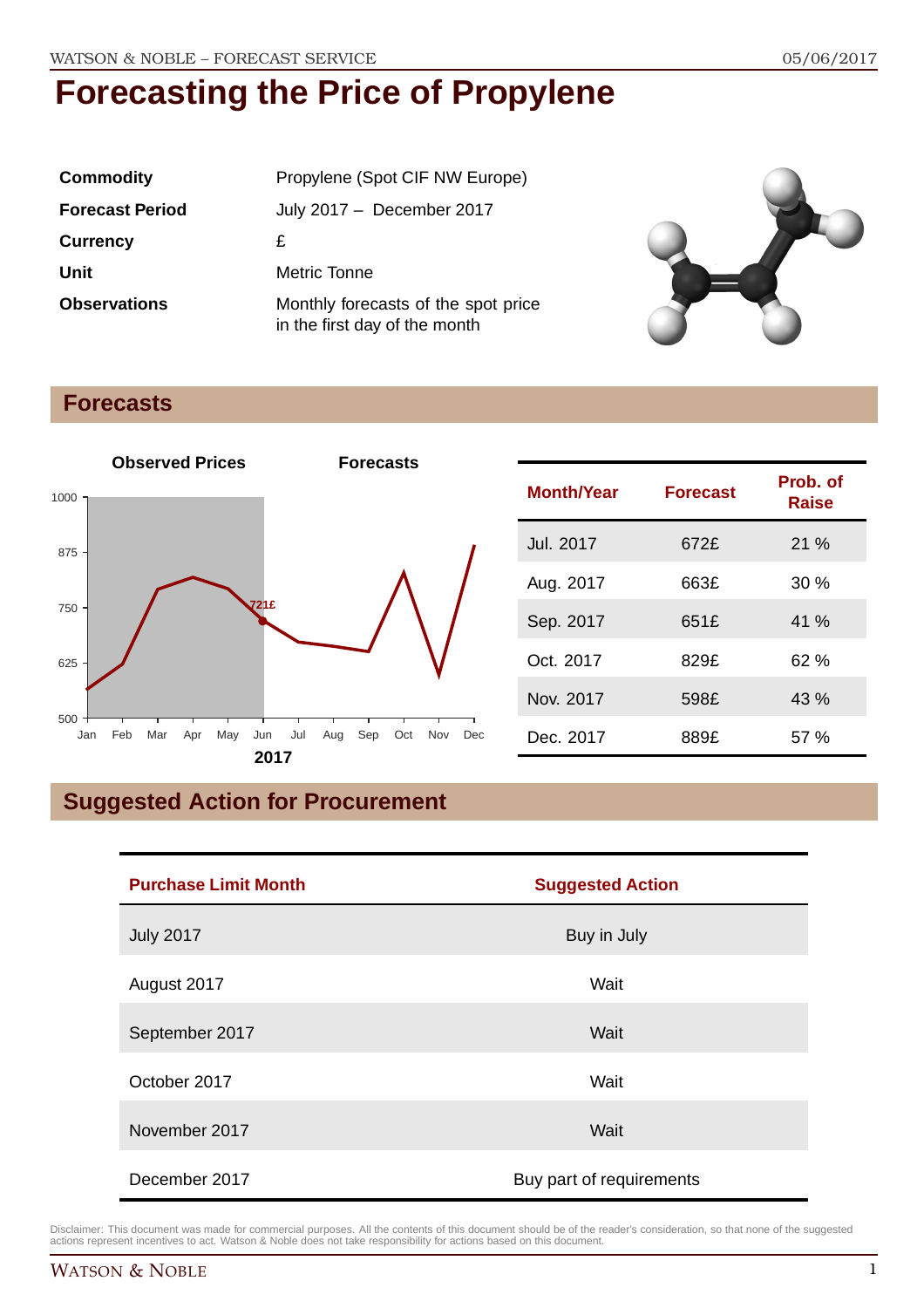## **Impact Analysis: One Month Forecast**



Our algorithm forecasts a lower price of Propylene in one month: it is expectable that the price decreases 6.73% from 721£ to 672£ until the beginning of July.

# **Indices of Factors**



- **Increase of Supply**: Negative pressure of the Supply index
- Slight increase of Demand: Positive pressure of the Demand index
- **Positive pressure of the index of Propylene**
- Negative pressure of the index of variables representing the market upstream
- Negative pressure of the index of variables representing the market downstream
- **Negative pressure of the financial index**
- **Considerably negative pressure of other commodities and other factors**
- Focus on US, Taiwan, and Poland

#### **Impact per Country**

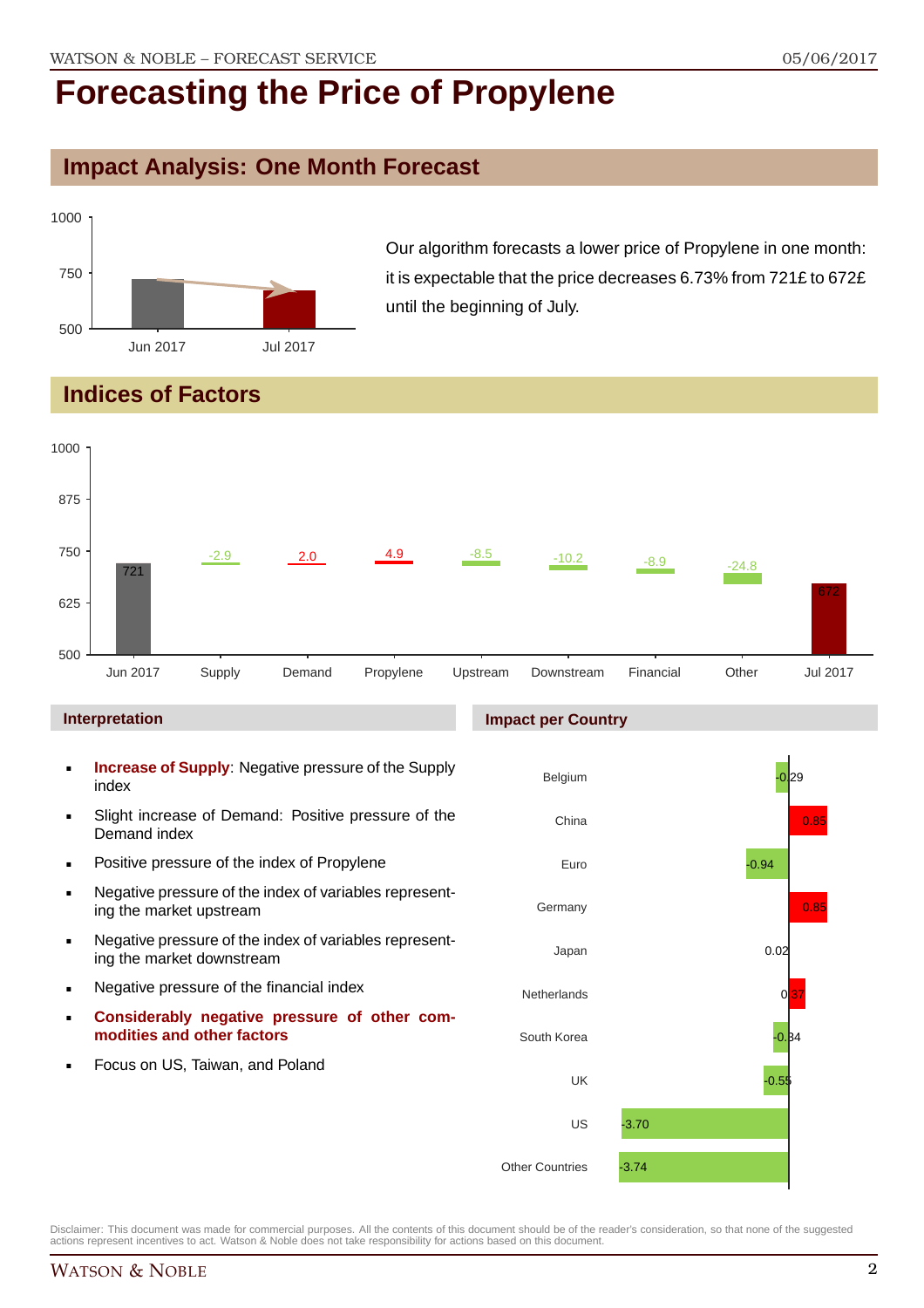## **Impact Analysis: Two Months Forecast**



Our algorithm forecasts a lower price of Propylene in two months: it is expectable that the price decreases 8.06% from 721£ to 663£ until the beginning of August.

# **Indices of Factors**



#### **Interpretation**

- Slight increase of Supply: Negative pressure of the Supply index
- Slight decrease of Demand: Negative pressure of the Demand index
- **Positive pressure of the index of Propylene**
- Negative pressure of the index of variables representing the market upstream
- **Considerably negative pressure of the index of variables representing the market downstream**
- **Negative pressure of the financial index**
- **Negative pressure of other commodities and other** factors
- Focus on US, Japan, and South Korea

#### **Impact per Country**

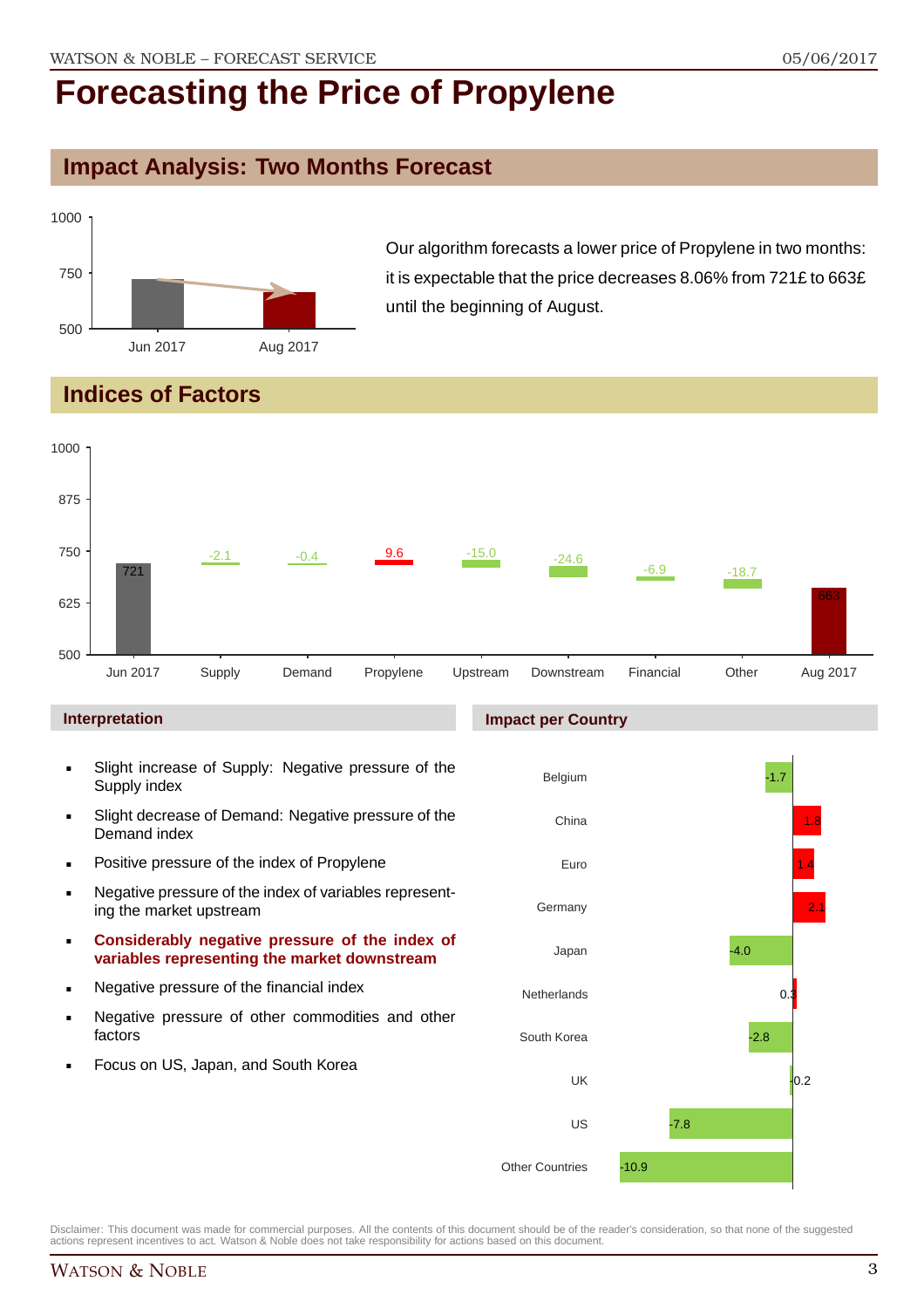### **Impact Analysis: Three Months Forecast**



Our algorithm forecasts a lower price of Propylene in three months: it is expectable that the price decreases 9.72% from 721£ to 651£ until the beginning of September.

## **Indices of Factors**



#### **Interpretation**

- Slight increase of Supply: Negative pressure of the Supply index
- **Decrease of Demand**: Negative pressure of the Demand index
- **Positive pressure of the index of Propylene**
- Negative pressure of the index of variables representing the market upstream
- **Considerably negative pressure of the index of variables representing the market downstream**
- **Negative pressure of the financial index**
- **Negative pressure of other commodities and other** factors
- Focus on US, Japan, and China

#### **Impact per Country**

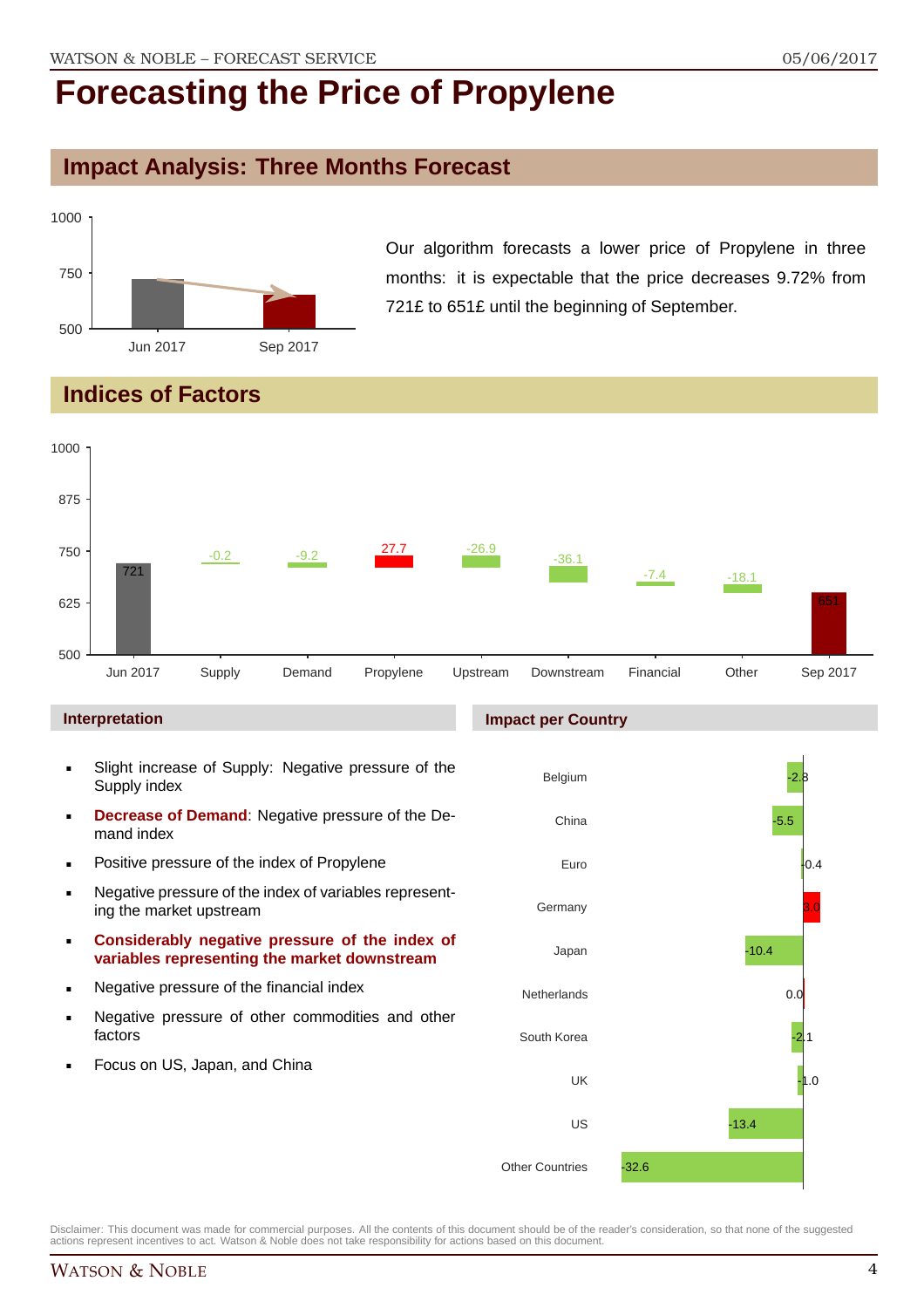## **Impact Analysis: Four Months Forecast**



Our algorithm forecasts a higher price of Propylene in four months: it is expectable that the price increases 14.94% from 721£ to 829£ until the beginning of October.

# **Indices of Factors**



#### **Interpretation**

- Slight decrease of Supply: Positive pressure of the Supply index
- **Increase of Demand**: Positive pressure of the Demand index
- **Considerably positive pressure of the index of Propylene**
- Slightly positive pressure of the index of variables representing the market upstream
- Negative pressure of the index of variables representing the market downstream
- Positive pressure of the financial index
- Slightly negative pressure of other commodities and other factors
- Focus on Taiwan, France, and UK

#### **Impact per Country**



Disclaimer: This document was made for commercial purposes. All the contents of this document should be of the reader's consideration, so that none of the suggested actions represent incentives to act. Watson & Noble does not take responsibility for actions based on this document.

### WATSON & NOBLE 5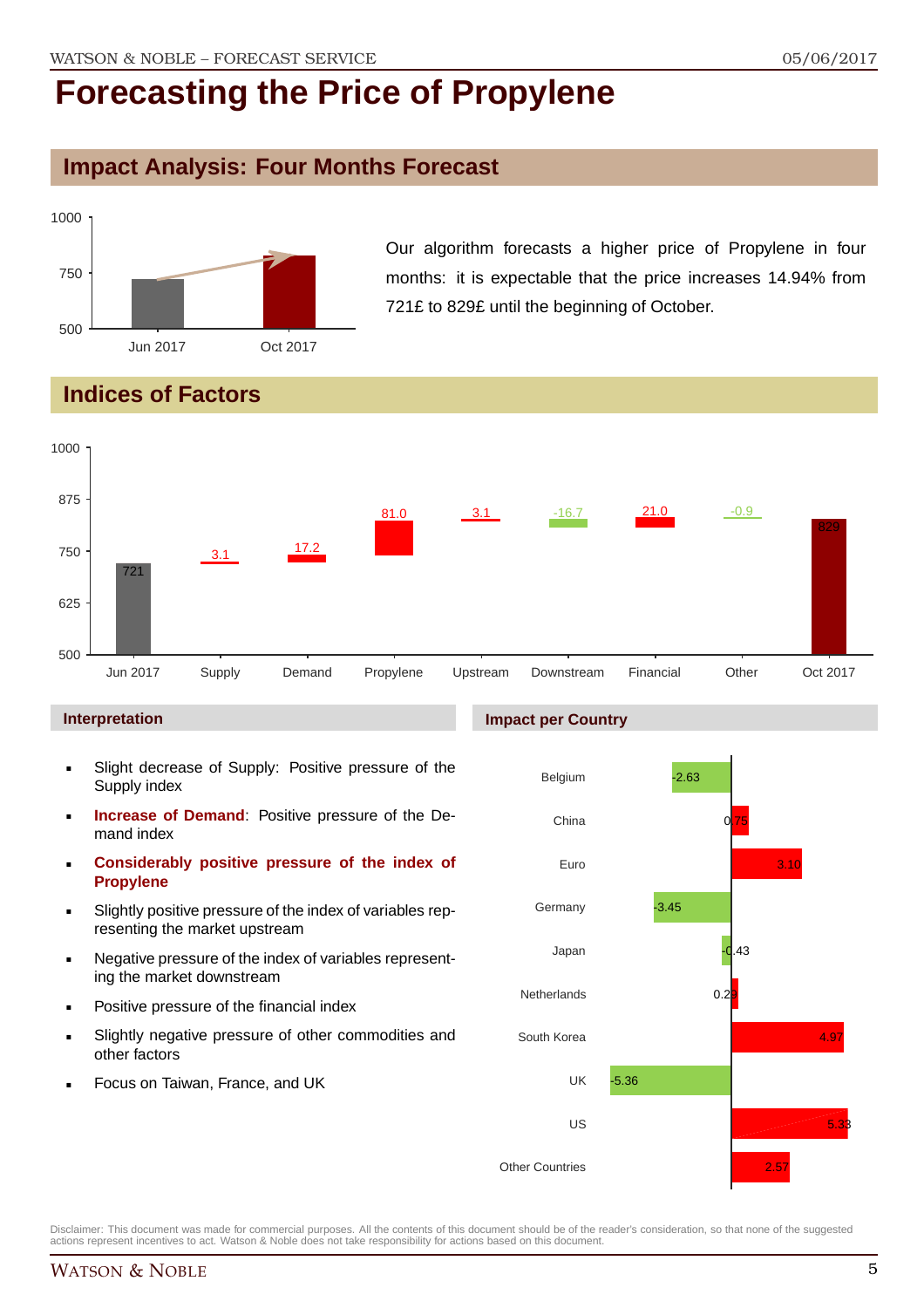## **Impact Analysis: Five Months Forecast**



Our algorithm forecasts a lower price of Propylene in five months: it is expectable that the price decreases 16.99% from 721£ to 598£ until the beginning of November.

## **Indices of Factors**



#### **Interpretation**

- Slight increase of Supply: Negative pressure of the Supply index
- Slight increase of Demand: Positive pressure of the Demand index
- **Positive pressure of the index of Propylene**
- **Considerably negative pressure of the index of variables representing the market upstream**
- **Considerably negative pressure of the index of variables representing the market downstream**
- **•** Positive pressure of the financial index
- **Considerably negative pressure of other commodities and other factors**
- Focus on UK, US, and France

#### **Impact per Country**

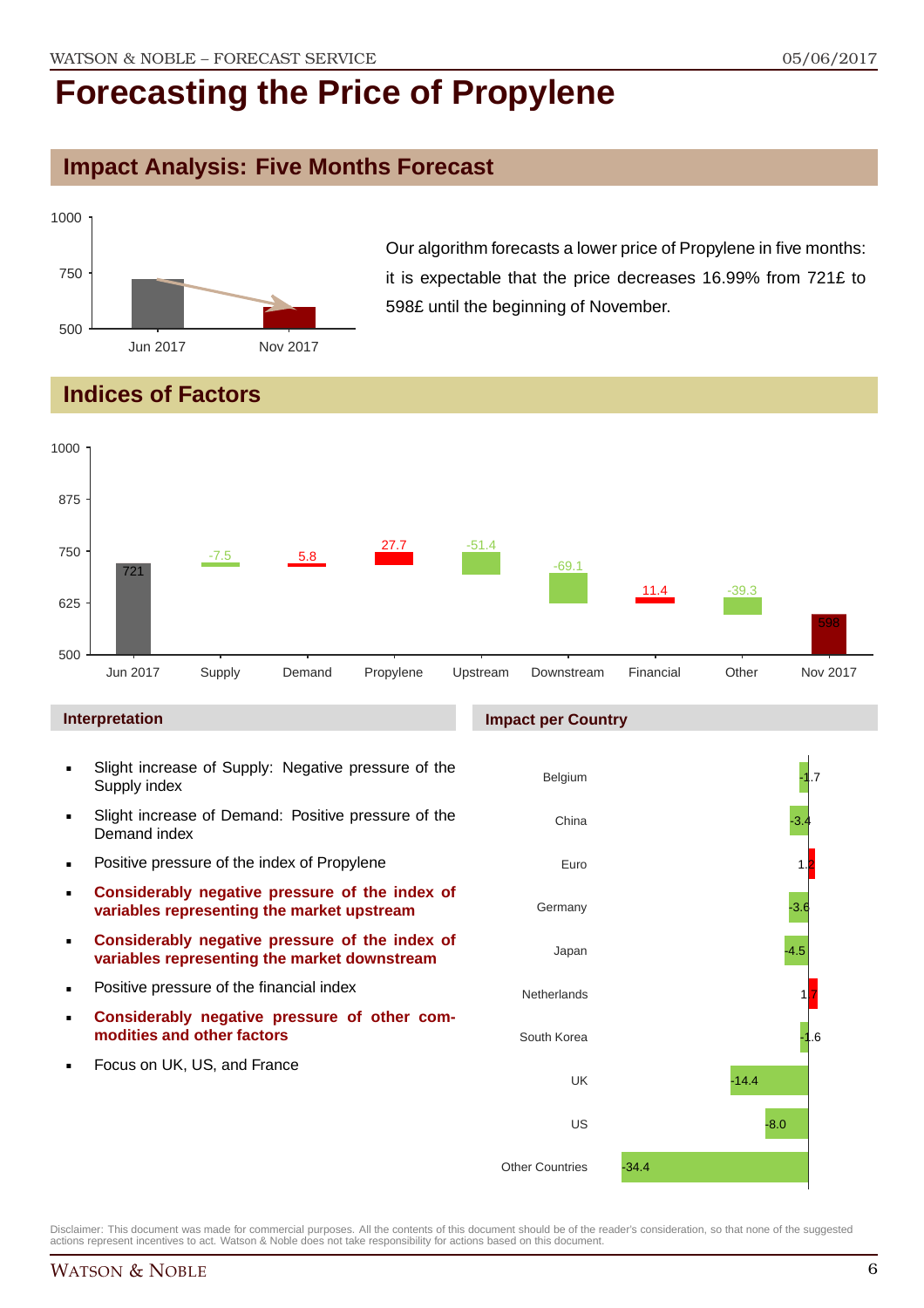## **Impact Analysis: Six Months Forecast**



Our algorithm forecasts a higher price of Propylene in six months: it is expectable that the price increases 23.26% from 721£ to 889£ until the beginning of December.

# **Indices of Factors**



#### **Interpretation**

- **Decrease of Supply**: Positive pressure of the Supply index
- **Increase of Demand**: Positive pressure of the Demand index
- **Considerably positive pressure of the index of Propylene**
- Negative pressure of the index of variables representing the market upstream
- Slightly negative pressure of the index of variables representing the market downstream
- Positive pressure of the financial index
- Negative pressure of other commodities and other factors
- Focus on Indonesia, UK, and Thailand

#### **Impact per Country**

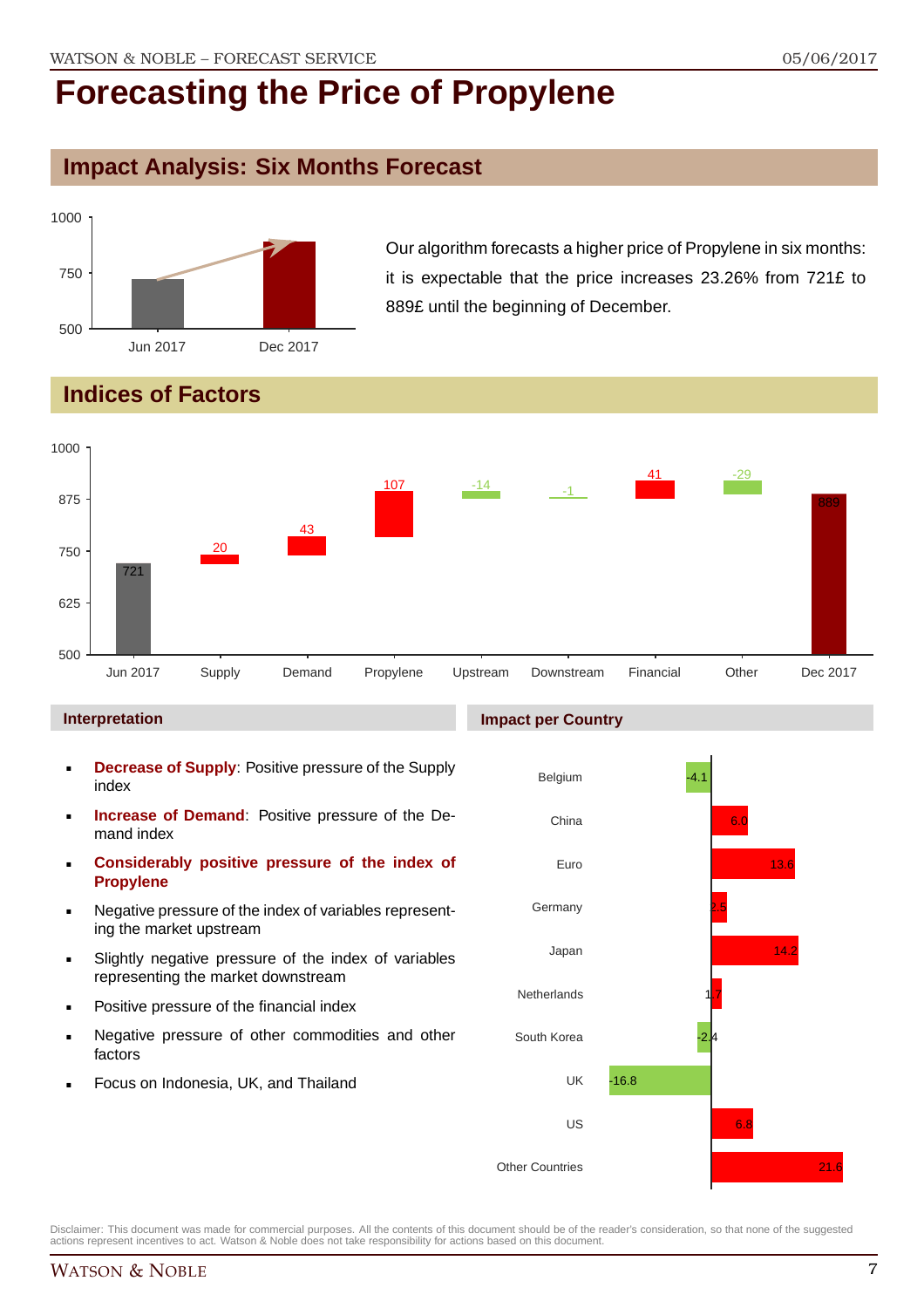## **APPENDIX – Technical Explanation of the Impact Analysis**

In this appendix, we explain the impact analysis of the factors that most contribute for our forecasts.

This Impact Analysis is conducted individually for **each time horizon**, allowing for a distinction between the indices of variables that contribute for our forecasts at short and medium run.

For each time horizon, our analysis has **two components**: first, we present the impact of variables grouped by **indices of factors**; second we present the impact of variables grouped by **indices of countries**.

### **Indices of Factors**

**Indices of factors** are indices of the weighted contributions of the variables grouped in those factors.

**Supply Index:** composed of macroeconomic variables of the producing and exporting countries. It includes variables such as production, exchange rates, inflation, monetary policy, and wages. For example, an increase in wages implies higher production costs which should (in linear, general, and ceteris paribus terms) generate an incentive to increase prices;

**Demand index**: composed of macroeconomic variables of the consuming and importing countries. It includes variables such as production, exchange rates, inflation, monetary policy, and wages. For example, a decrease in a consumer confidence index should (in linear, general, and ceteris paribus terms) increase savings and decrease demand, leading to lower prices;

**Propylene Index**: composed of variables related to Propylene. It includes variables such as the price of Propylene in different regions of the world and exports, imports, and producer prices of Propylene in some countries. For example, an increase in the price of Propylene in other region may imply an increase in the price of Propylene in Europe due to arbitrage movements;

**Upstream index**: composed of variables related to Oil and Natural Gas. It includes variables such as the price and exports, imports, and producer prices of the inputs in some countries. For example, an increase in the price of Oil should (in linear, general, and ceteris paribus terms) generate an increase in the price of Propylene;